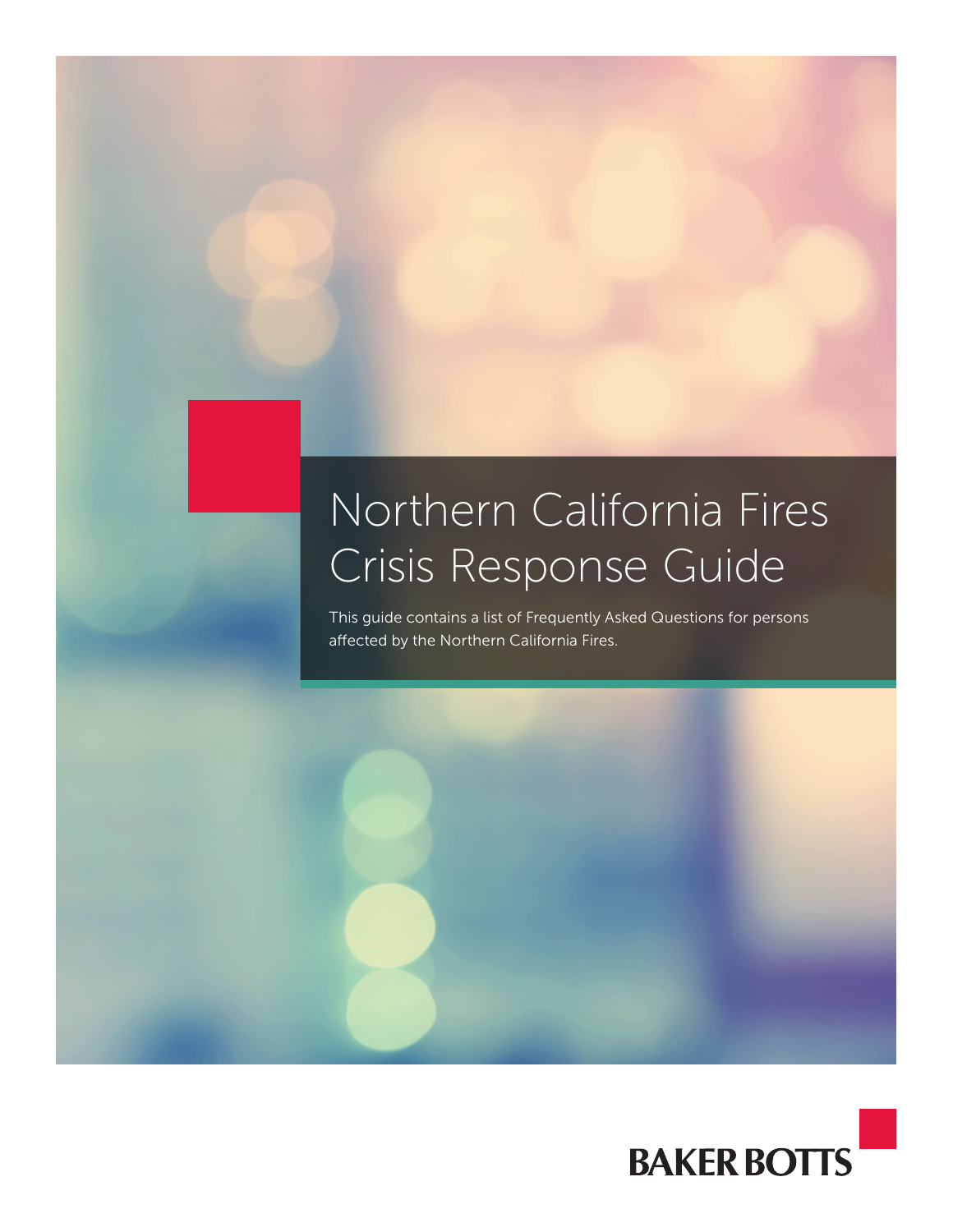Many of you, our clients and friends, as well as our own lawyers and staff and their families and friends, are dealing with the ongoing impact of the Northern California Fires. Our thoughts and prayers are with all of you and your families.

Recent disasters have taken a toll on communities throughout the U.S., including Hurricane Harvey in Houston. One of our core values is to support the communities in which we work and live. In response to these disasters, Baker Botts has led private and public efforts to help those coping with the many impacts. We are committed to helping those affected by the Northern California Fires by sharing the expertise we have accumulated.

As part of our Northern California Fire relief efforts, Baker Botts has developed this Guide for those who have been impacted by the fires. The information included in this Guide has been compiled from many sources to make it accessible for you in what we hope is one easy-to-use resource.

The Guide covers a broad variety of topics, such as (i) how to obtain emergency financial assistance, file fire claims and replace your passport and/or credit cards that may have been lost in the fires, (ii) information about small business administration loans, and (iii) tips to avoid home repair fraud. It also contains a broad list of other resources and includes contact information for them.

We hope that you will share the Guide with your colleagues, employees, families and friends and that it is helpful to all who use it. Please be in touch with your contacts at Baker Botts and let us know if we may be of further assistance.

Pat Stanton John Martin Partner in Charge **Partner in Charge Partner** in Charge **Partner** in Charge San Francisco Office Palo Alto Office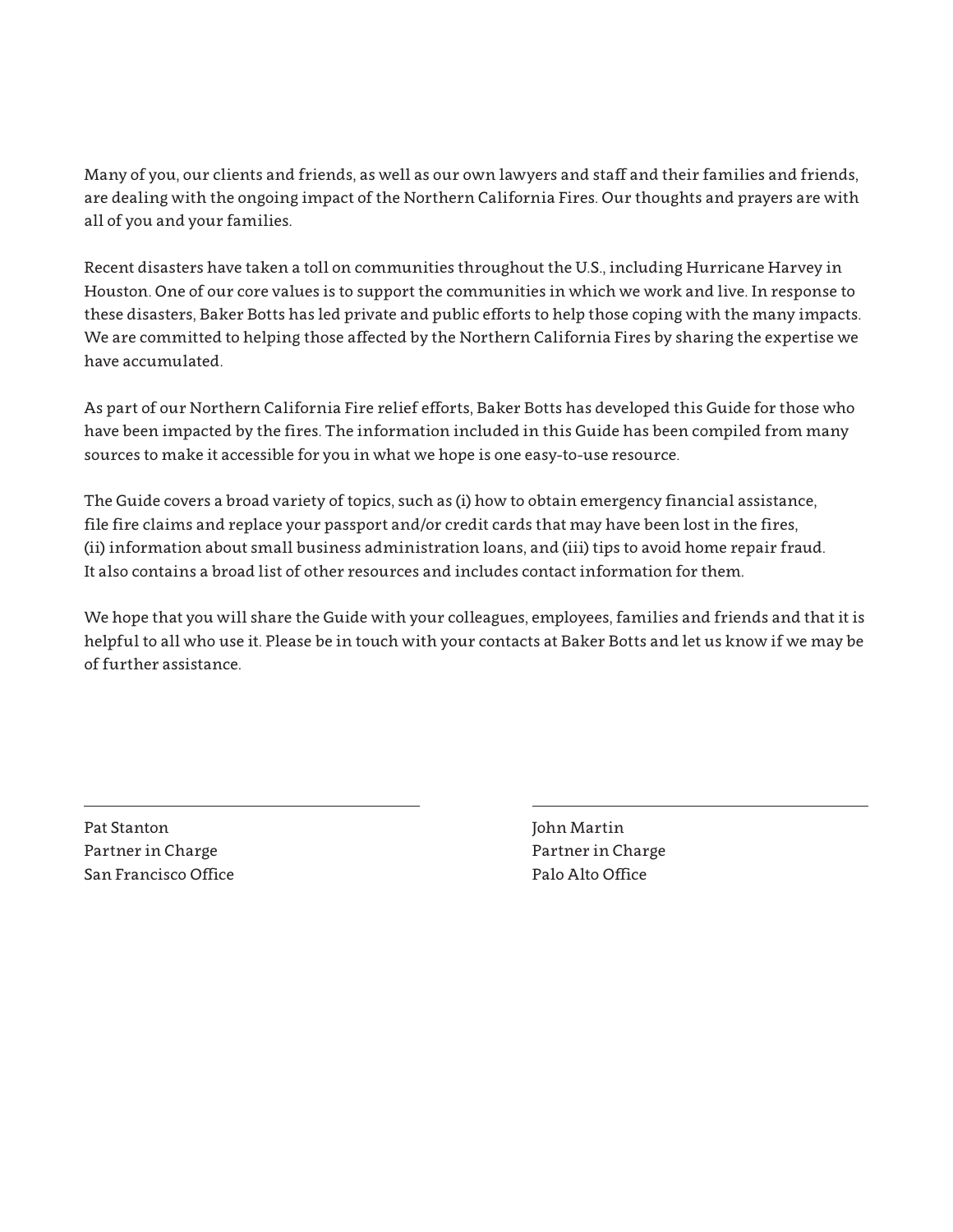# TABLE OF CONTENTS

This guide provides general information only that may or may not be applicable in individual circumstances. It is not intended as legal advice. For legal advice in specific circumstances, please consult your own lawyer. © Baker Botts L.L.P. 2017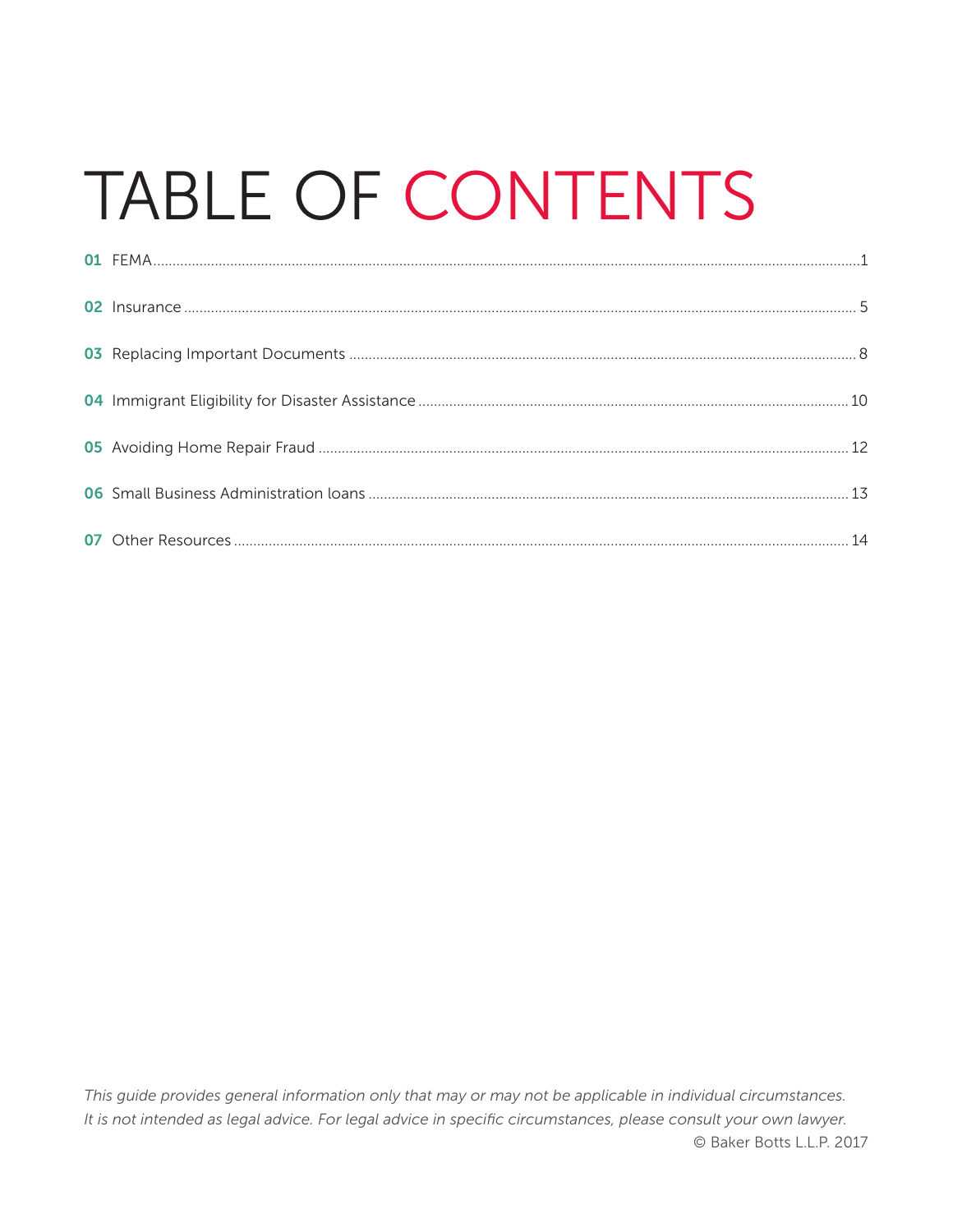## <span id="page-3-0"></span>FEMA 01

#### WHAT IS FEMA?

FEMA is the Federal Emergency Management Agency. When the President of the United States makes a Declaration of Disaster—which has happened in the Northern California counties of Butte, Lake, Mendocino, Napa, Nevada, Sonoma, and Yuba—FEMA administers disaster relief efforts **including providing assistance to individuals and business owners who sustained damage and losses**.

#### SHOULD I APPLY FOR INDIVIDUAL ASSISTANCE?

- If you have sustained damage or loss because of fires that began October 8, 2017, you should apply for assistance.
- Survivors have **60 days** from the date of a declaration for Individual Assistance to apply for assistance.
- Please note that if you are eligible for an Individual Assistance grant you are not required to pay back the grant to FEMA. Importantly, there is no income threshold for Individual Assistance grants, but you may be referred to the Small Business Administration (SBA) for a low interest disaster loan to assist in your recovery ([please refer to Section 6 of this guide](#page-15-0)). These low interest disaster loans for homeowners and businesses from the SBA must be repaid.
- FEMA assistance is nontaxable and will not affect eligibility for Social Security, Medicaid or other federal benefits.
- File for FEMA assistance even if you don't think you need it right now. This can help document your damage in case you later need FEMA help.

#### HOW DO I APPLY FOR ASSISTANCE?

- Survivors who primarily reside in the designated counties can apply online at www.DisasterAssistance.gov, which is the quickest way to register for FEMA assistance.
- You can also use the FEMA mobile app, which can be downloaded at www.fema.gov/mobile-app
- If you are unable to access the internet, you can call **(800) 621-3362**.
- Applicants who use 711 or Video Relay Service may call **(800) 621-3362**. The toll-free numbers are open from 7 a.m. to 10 p.m. seven days a week.

#### WHAT INFORMATION DO I NFFD TO APPIY FOR ASSISTANCE?

- Social Security number.
- Address of the damaged primary residence.
- Description of the damage.
- Information about insurance coverage.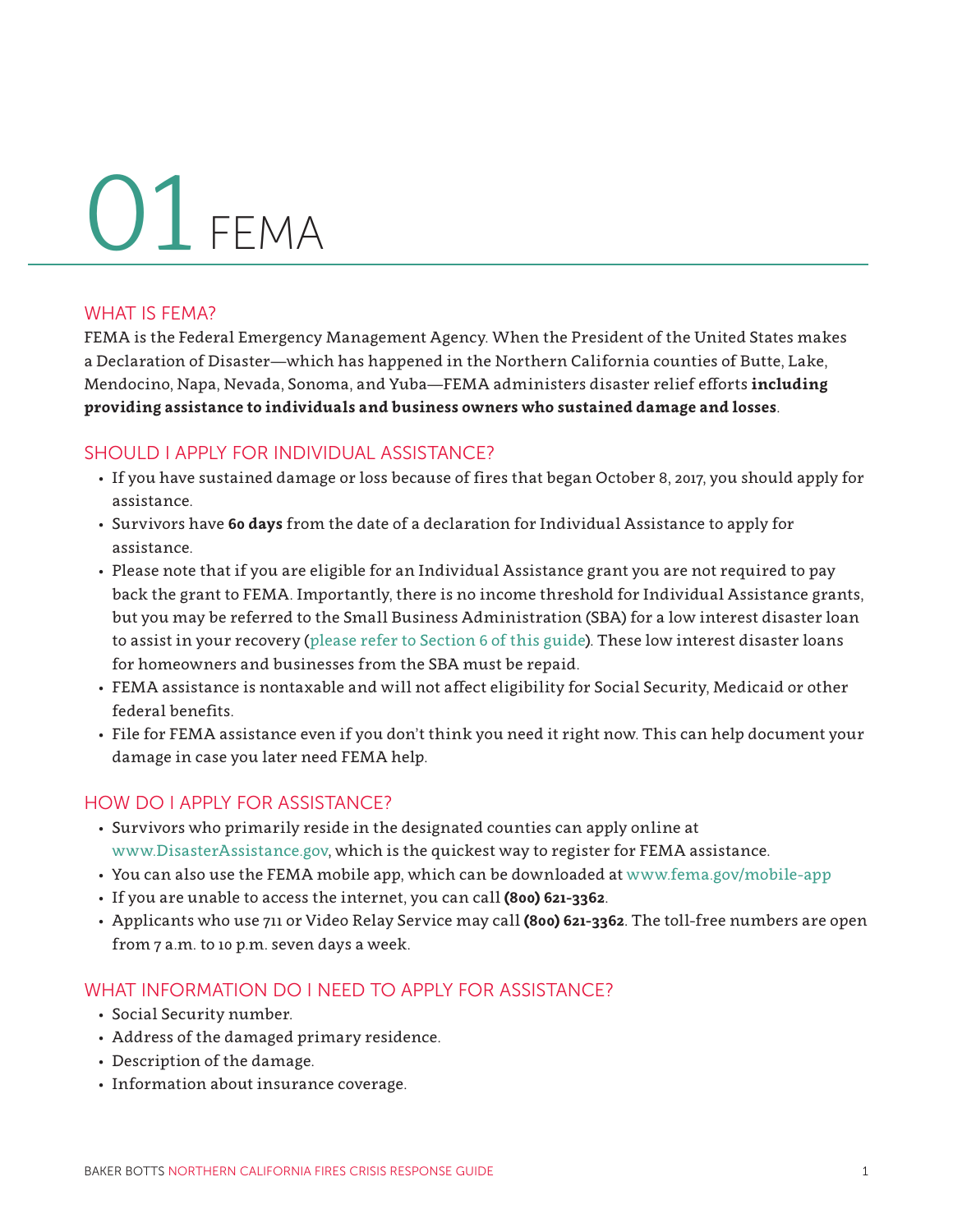- A current contact telephone number.
- An address where you can receive mail.
- Bank account and routing numbers for direct deposit of funds.

#### WHICH NORTHERN CALIFORNIA COUNTIES HAVE BEEN DESIGNATED ELIGIBLE FOR INDIVIDUALS TO RECEIVE ASSISTANCE FROM FEMA?

- So far, the designated Northern California counties are:
	- Butte, Lake, Mendocino, Napa, Nevada, Sonoma, and Yuba.
- Additional counties may be added, so if you or friends or family members are in other counties, you should continue to monitor the FEMA website to see if your county has been added. Also, the California Governor's Office of Emergency Services provides up-to-date information on the response at [www.wildfirerecovery.org](http://www.wildfirerecovery.org)

#### CAN FEMA HELP ME?

#### With Temporary Housing?

- Yes. FEMA can help you with your hotel bill. In some cases, FEMA will pay the hotel bill for you.
- You can check for a list of participating hotels at www.femaevachotels.com
	- If your hotel is not a participating hotel, save your hotel receipt to ask for FEMA reimbursement after you check out.

#### With Rent?

• Yes. FEMA can help you with two months' rent at a new place if your home or rental was damaged by a disaster.

#### Repair My Home?

- Yes, if you own your home. FEMA can provide homeowners with a limited amount of help to make your residence safe, sanitary and functional.
- Homeowners who have good credit and enough income to pay off a loan may also get a governmentbacked loan to fully repair their home.
- You may need to clear up ownership of your property if you do not have a deed in your name by the time you register with FEMA.
- As covered in more detail in this Guide, you may also be able to receive assistance from the Small Business Administration ([please refer to Section 6 of this guide\)](#page-15-0).

#### Replace My Personal Belongings?

- Yes. FEMA can give you money to replace personal belongings that were damaged or destroyed during the disaster.
- Things that FEMA can help you replace include vehicles, furniture, appliances, and other important personal property.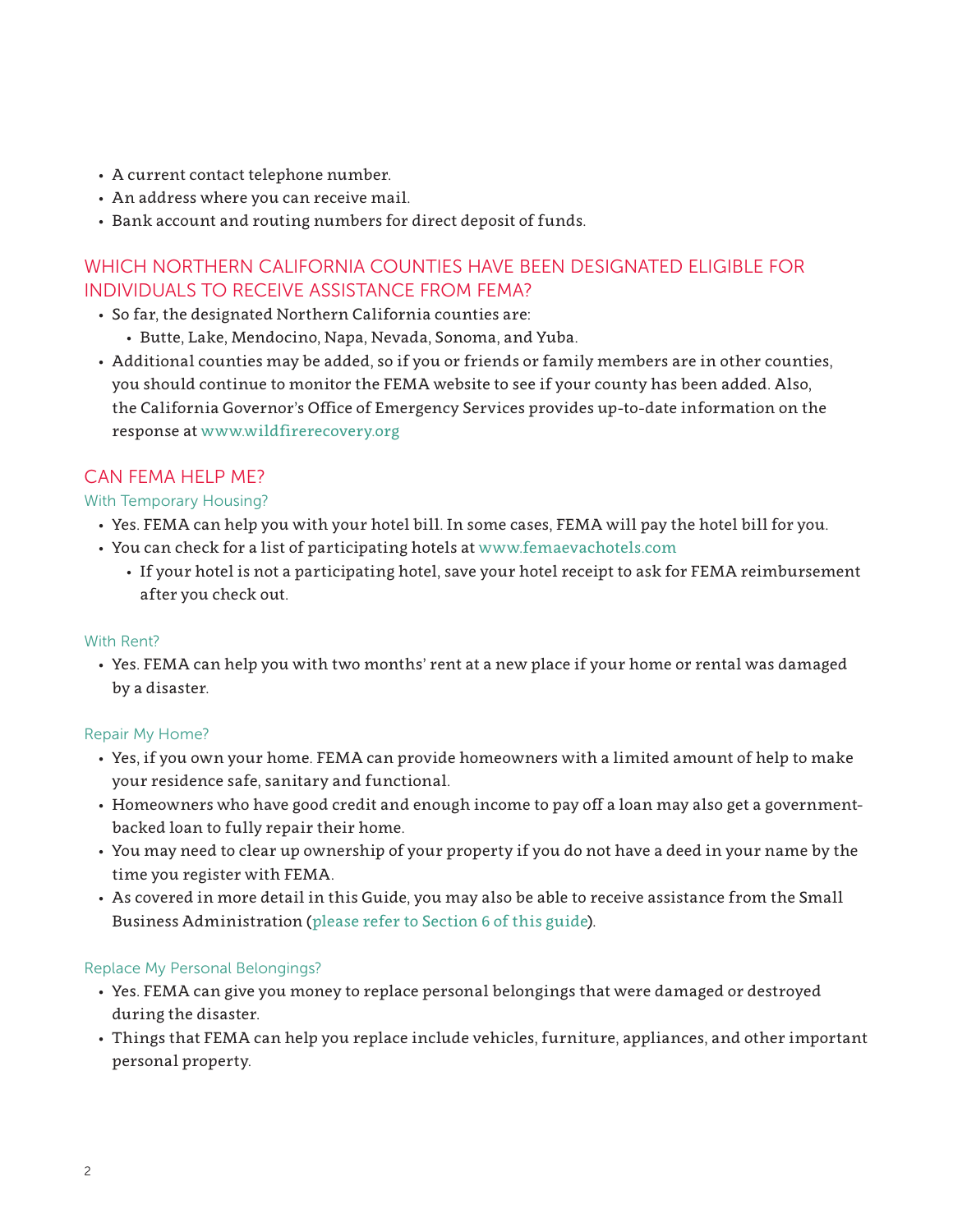#### With Other Expenses Caused by a Disaster?

- Yes. FEMA can help you with medical expenses, dental expenses, funeral expenses, transportation expenses, and other serious needs caused by the disaster.
- FEMA will not cover these expenses unless you can show they were caused by the disaster.
	- You may need to get a note from your doctor that says your medical or dental expenses are necessary and were caused by the disaster.
	- You may also need to provide receipts for any other expense caused by a disaster.

#### If I Have Insurance?

- Yes. FEMA can help you with needs that are not covered by your insurance or give you money while you are waiting on insurance money.
	- You may need to give FEMA a copy of your insurance policy. You may also need to show that you made a claim with your insurance.
	- FEMA will not cover your insurance deductible.
	- You will need to pay FEMA back after you receive your insurance money.

#### WHAT FLSE?

- Be sure to claim the total value of your damaged house or property even if it's more than FEMA or insurance limits.
- When FEMA gives you money, they will tell you how you should use it. Only use FEMA money for the things FEMA tells you to spend it on.
- Keep all papers received from FEMA, and all receipts showing how you spent the money from FEMA, for at least three years.
- Consider applying for other benefits such as disaster unemployment benefits and disaster food stamps if possible to supplement the FEMA money.
	- For information about disaster unemployment assistance, please visit: http://www.edd.ca.gov/unemployment/Disaster\_Unemployment\_Assistance.htm
	- For information about food assistance for disaster relief, please visit: http://www.cdss.ca.gov/inforesources/CalFresh/Disaster-CalFresh
		- NOTE: Disaster CalFresh (D-CalFresh), federally known as the Disaster Supplemental Nutrition Assistance Program (D-SNAP), is a way to meet the temporary nutritional needs of disaster victims within a 30-day period, following a natural disaster such as a flood, fire, earthquake or any other natural disaster. D-CalFresh provides a month's worth of benefits on an Electronic Benefit Transfer (EBT) card which can be used to purchase food at authorized retail stores.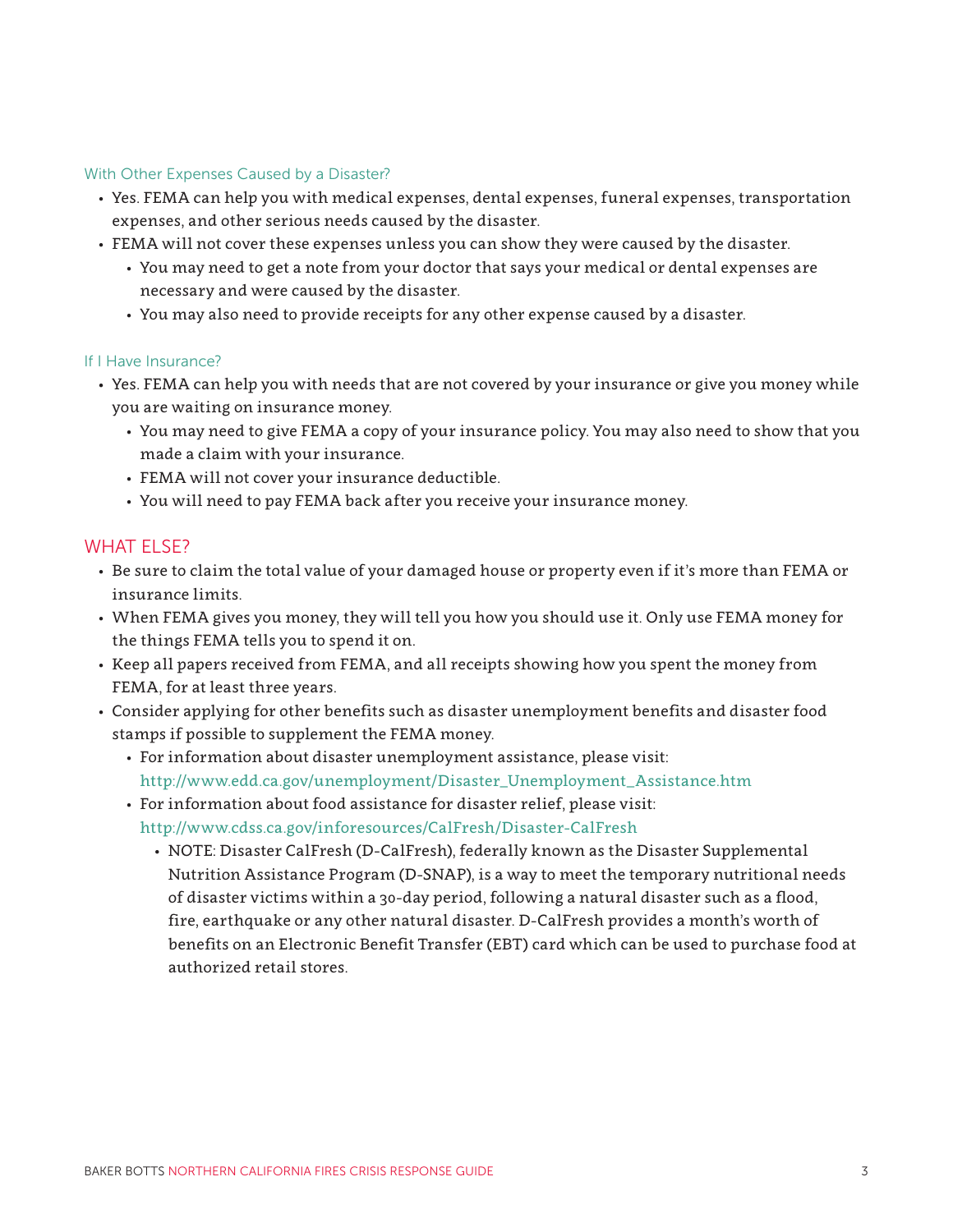- <span id="page-6-0"></span>• You can also apply for foreclosure relief from the U.S. Department of Housing and Urban Development (HUD).
	- HUD is granting a 90-day moratorium on foreclosures of Federal Housing Administrationbacked mortgages.
	- For more information, see the HUD website: https://www.hud.gov/states/california
	- If you don't have access to the internet or need additional assistance, call **(800) 569-4287**.
- Additionally, as of October 13, 2017, certain government-sponsored enterprises have offered Homeowners and Servicers of Mortgage assistance options for areas affected by the Northern California Fires.
	- Under **Fannie Mae**'s guidelines for single-family mortgages, homeowners impacted by the Northern California Fires are eligible to:
		- Stop making mortgage payments for three-month intervals (up to 12 months).
		- Will not incur late fees during this temporary payment break.
		- Will not have delinquencies reported to the credit bureaus.
	- Servicers are authorized to suspend or reduce a home owner's mortgage payments immediately for up to 90 days without any contact with the homeowner if the servicer believes the homeowner has been affected by a disaster. Additional payment forbearance of up to 12 months is available in many circumstances.
	- Servicers must suspend foreclosure and other legal proceedings if the servicer believes the homeowner has been impacted by a disaster.
	- For more information, you can visit Fannie Mae at http://www.fanniemae.com
	- In addition, **Freddie Mac** has offered mortgage relief amid the Northern California Fires.
		- If you're a homeowner whose home or place of employment has been impacted by the fires in Northern California and your mortgage is owned by Freddie Mac, contact your mortgage company right away to discuss your mortgage relief options.
		- In Major Disaster Areas where federal Individual Assistance programs have been extended, your mortgage company is authorized to:
			- Suspend mortgage payments for up to 12 months.
			- Waive assessments of penalties or late fees against borrowers with disaster–damaged homes.
			- Suspend reporting forbearance or delinquencies caused by the disaster to the nation's credit bureaus.
	- For more information, you can visit Freddie Mac at http://www.freddiemac.com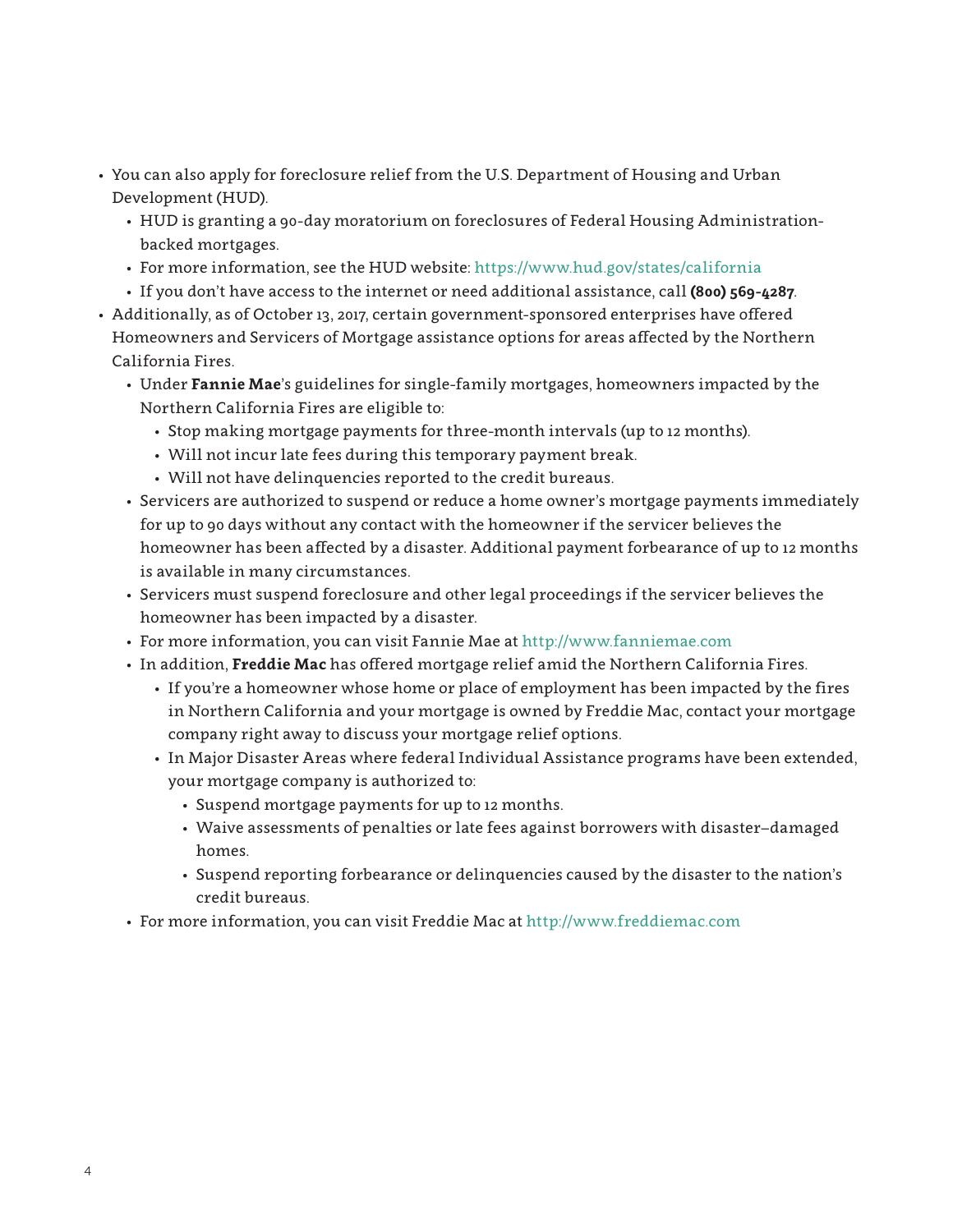# 02 INSURANCE

Certain damages and losses to property, vehicles and even health may be covered by insurance.

#### HERE ARE SOME STEPS YOU SHOULD FOLLOW IF YOU HAVE FIRE OR OTHER INSURANCE:

- Think carefully about all insurance that might cover a loss, including **property**, **car**, **health**, and, if applicable, **umbrella** policies.
- Find a copy of your policy.
	- If you don't have a copy, contact your agent.
- Carefully read your policy.
- Call Your Insurance Agent or Company Representative.
	- After a property loss, you must report the damage to your insurance company agent or representative to start the claim process. Ask questions such as:
		- Does my policy cover the property damage to my home?
		- How long will it take to process my claim?
		- Will I need to obtain estimates for repairs to the structure?
		- What is my deductible? (The deductible is the portion of the loss you pay before your insurance company begins to pay.)
- Know the deadlines for giving notice of loss to your insurance company.
	- Find the address where you send a written notice.
	- The written notice is a MUST, and for fire insurance, notice must usually be submitted within a short time period. Check your policy and do not wait until the time period expires.
- Wildfire victims can also tap insurance for evacuation and cost reimbursement, even if homes were not damaged. For more information, visit

https://www.insurance.ca.gov/0400-news/0100-press-releases/2017/release099-17.cfm

#### PROTECT THE PROPERTY.

- One of the most important things to do after a property loss is make temporary repairs to prevent further damage. Do your best to protect your property by covering damage in roof, walls, doors, and windows with plastic sheeting or plywood. Homeowners insurance policies may not cover ensuing damage to your property if you have not taken reasonable steps to secure the property from subsequent damage. Be careful not to risk your own safety when making the repairs.
- If you have coverage, your insurance company should reimburse you for all reasonable costs to protect your property, as long as you save receipts for any materials you buy. Beware of building contractors that encourage you to spend a lot of money on temporary repairs.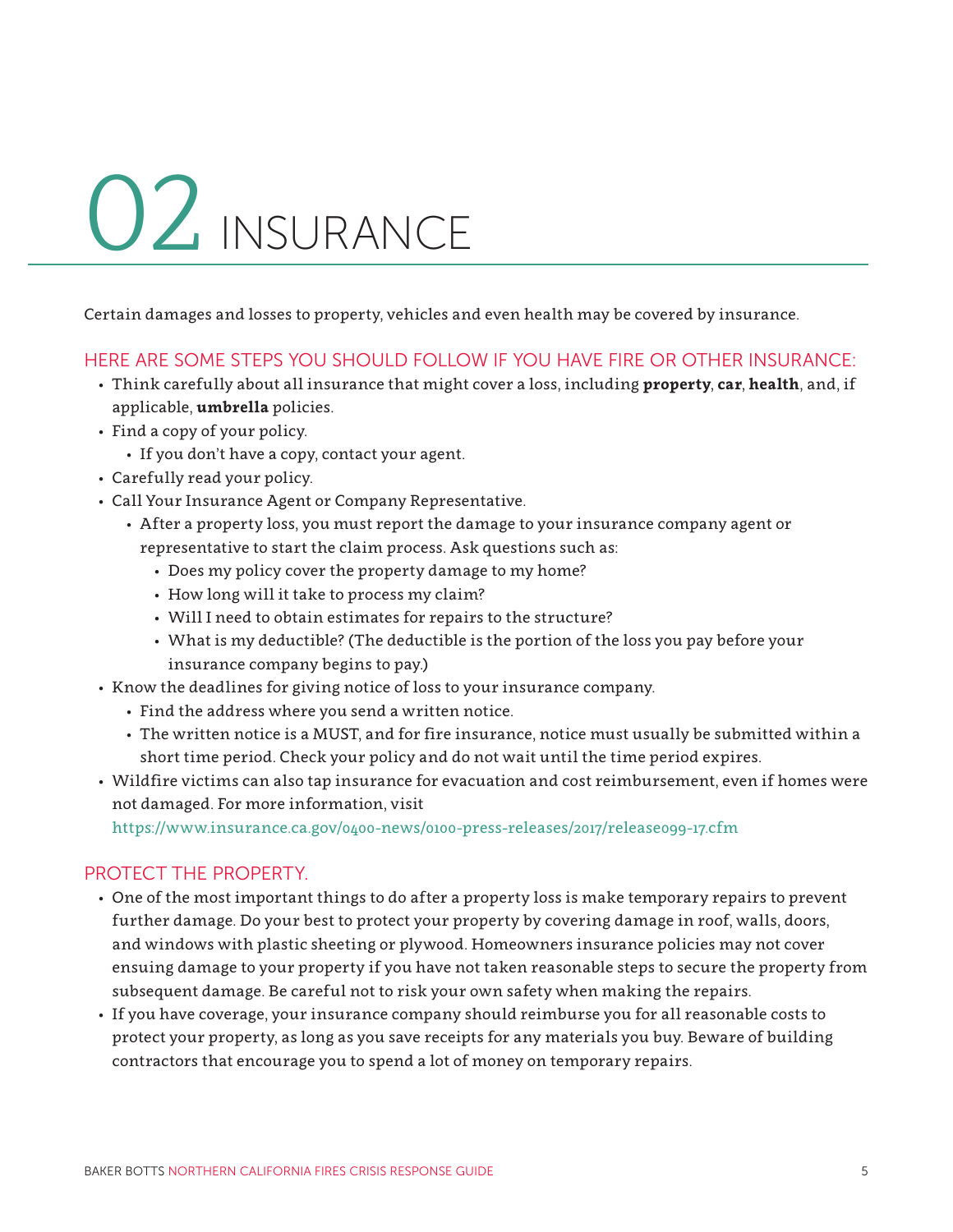• Remember that payments for temporary repairs are part of the total loss settlement. Also, don't make extensive permanent repairs until after the claims adjuster has been to your home and assessed the damage.

#### DEALING WITH YOUR INSURANCE ADJUSTER.

- Your insurance company may send you a claim form, known as a "proof of loss" form, to complete. Proof of loss is a formal statement made by a policy owner to an insurer regarding a loss. It is intended to provide the insurer with information to determine the extent of its liability.
	- A claims adjuster, a person professionally trained to assess the damage to your property, may visit your home before you're asked to complete any forms. The more information you have about your damaged home and belongings, the sooner your claim will be settled.
	- Keep a log of all phone calls and correspondence, and make copies of all correspondence you send to, or receive from, your insurance company.

#### WHAT MAY BE COVERED BY YOUR HOMEOWNERS POLICY

#### Additional Living Expenses

If your property is not safe for occupancy, keep receipts for all expenses associated with your relocation, such as emergency shelter, clothing, and food. These extra costs may be covered under the "loss-of-use" portion of your policy.

#### Personal Property

Making lists of all damaged items is a good place to start documenting your personal property loss. Include the brand names and model numbers of appliances and electronic equipment. If possible, take photographs of the damage. Don't forget to list items such as clothing, sports equipment, tools, china, linens, outside furniture, holiday decorations, and hobby materials. Do not throw out any damaged items until you have been told to do so by the adjuster.

#### Dwelling

By identifying the structural damage to your home and other buildings on your premises, like a garage, tool shed, or in-ground swimming-pool, you can begin making a list of everything you would like to show the adjuster when he or she arrives.

#### Trees and Shrubbery/Debris Removal

Trees, shrubs, and other plants are insured on a limited basis. The aggregate limit for a loss under this coverage generally is 5% of the dwelling limit of liability provided as an additional amount of insurance, with a sub-limit of \$500.00 (and in some cases \$250.00) for loss to any one tree, shrub, or plant. Check the language in your individual policy for the coverage that applies.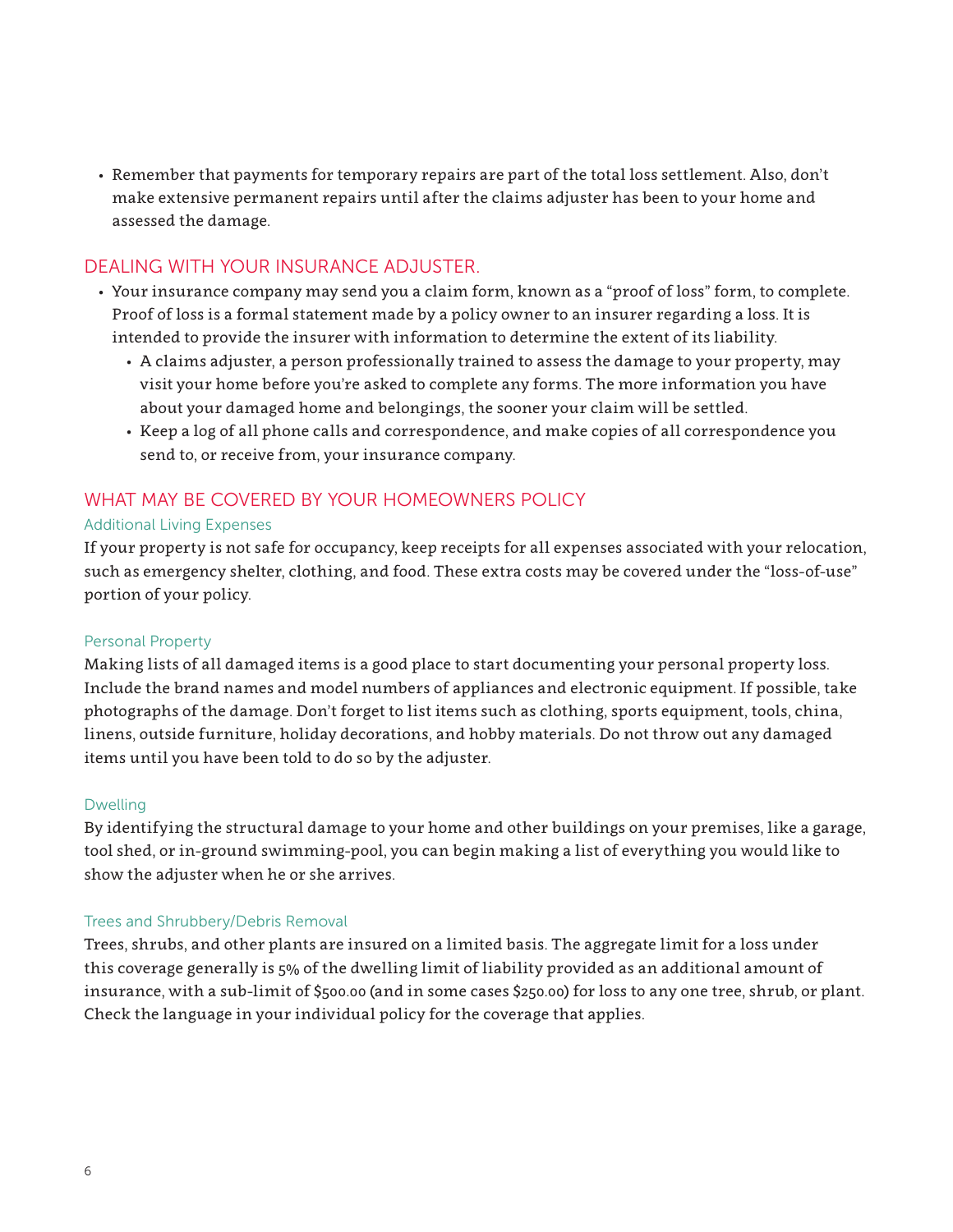#### HOW THE PAYMENT PROCESS WORKS.

The first check you receive from the insurance company is often an advance, not a final payment. If you're offered an on-the-spot settlement, you can accept a check at that time. However, be sure that you understand what the check does and does not cover. Be wary of initial settlement offers that are represented as full settlements and as requiring a release of further liability.

• When both the structure of your home and your personal belongings are damaged, you generally receive two separate checks from your insurance company. You should also receive a separate check covering your additional living expenses.

#### **Structure**

If your home is mortgaged, the check for home repairs will generally be made out to you and the mortgage lender.

#### Personal Belongings

If you have a replacement cost policy for your possessions, you normally need to replace the damaged items before your insurance company will pay you the replacement cost.

#### WHAT TO DO IF YOU DO NOT AGREE WITH THE SETTI EMENT OFFER.

• Know Your Rights Under the Unfair Practices Act and the Fair Claims Settlement Practices Regulations.

#### Talk to the Claims Manager

• Do not hesitate to contact the claims manager to explain your concerns about the claims settlement if you do not agree with the settlement offer and have given the claims adjuster the opportunity to respond to your questions. Provide copies of supporting documents. Also, send a letter and copies of documents to the claims executive at the insurance company's headquarters, whose address is usually found on the first or last page of the policy.

#### Contact the California Department of Insurance

• The Consumer Communications Bureau (CCB) is responsible for educating callers about the Department of Insurance's regulatory responsibilities and for providing information regarding insurance matters. The CCB has a toll-free Hotline **(800) 927-4357** to handle a variety of insurance issues and complaints.

#### Consult an Attorney

• If you hire an attorney, provide him/her with a copy of your insurance policy and all other relevant documents. Get your attorney's fee structure in writing before you give him/her your business. You will no longer talk directly with the insurance company, but can remain current on the progress of your claim by insisting that you receive copies from your attorney of all correspondence involving your case. Your attorney must have your approval before committing to any settlement.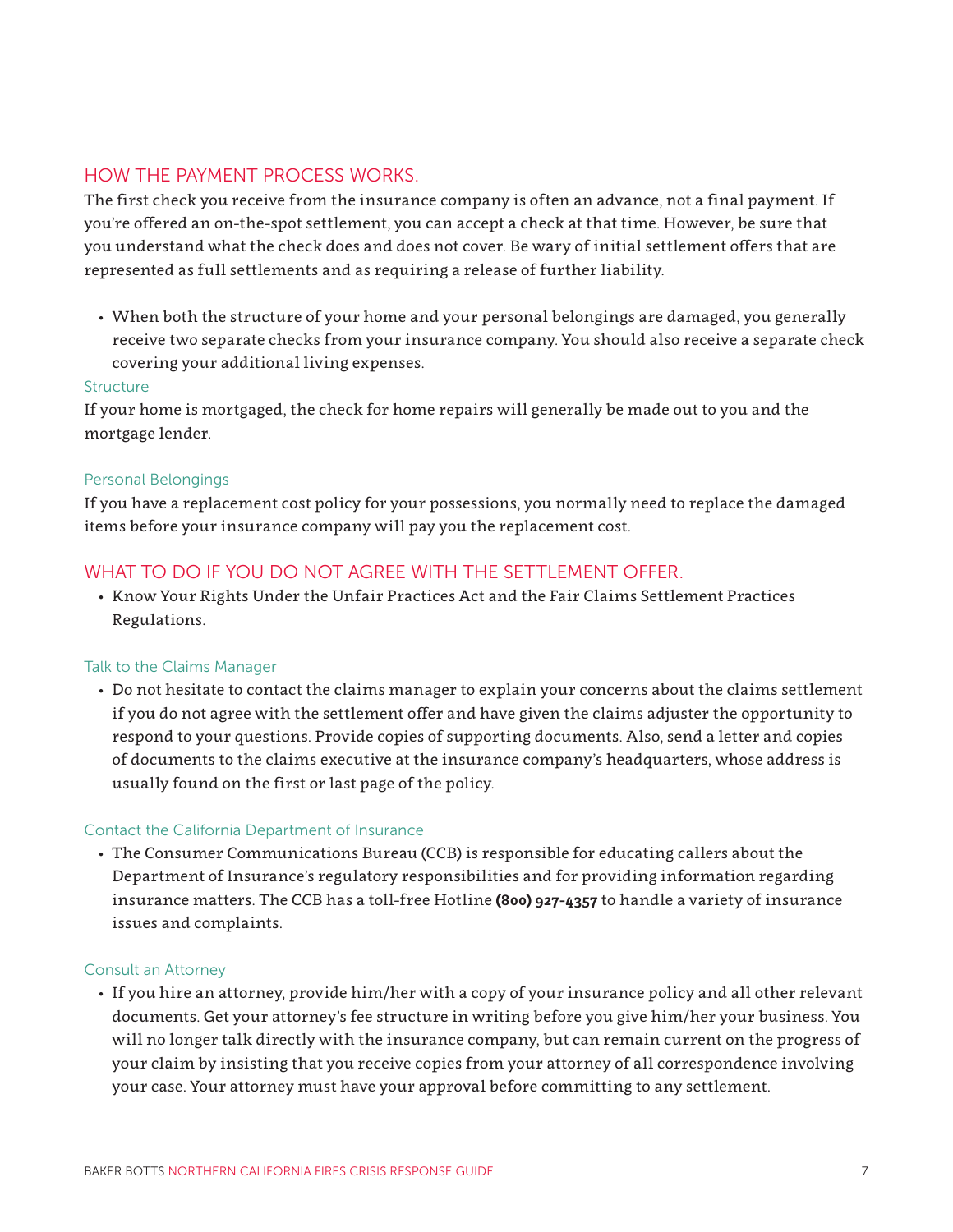## <span id="page-10-0"></span>REPLACING IMPORTANT DOCUMENTS 03

#### HOW DO I REPLACE MY DRIVER'S LICENSE?

- To apply for a replacement driver's license or ID card:
	- Walk-ins are accepted at all offices of the California Department of Motor Vehicles (DMV). A list of offices can be found at: https://www.dmv.ca.gov/portal/dmv/dmv/offices/findyourlocaloffice
	- California does not allow access to an online version of the Driver License or Identification Card Application (DL44). One can be obtained at any California DMV.
- Fee and/or penalty waivers have been issued for victims of the Northern California Fires with documentation of catastrophic event that led to complete loss.
- More information on the proper forms can be found at: https://www.dmv.ca.gov/portal/dmv/detail/about/lac

#### HOW DO I REPLACE MY SOCIAL SECURITY CARD?

- You need to complete an Application For A Social Security Card (Form SS-5) at: https://www.ssa.gov/forms/ss-5.pdf
- You need another form of identification, such as a driver's license. The process is explained on the Social Security website at www.ssa.gov. You can also call **(800) 772-1213** or visit a local Social Security office, which can be located at: https://secure.ssa.gov/ICON/main.jsp

#### HOW DO I REPLACE MY FOOD STAMPS OR EBT CARD?

- Food stamps are provided by the Supplemental Nutrition Assistance Program (SNAP). In addition to replacing the card, you also can request replacement SNAP benefits for food that was destroyed. Visit a California Health and Human Services Office nearest you: http://www.cdss.ca.gov/County-Offices
- For new applications, you may apply online at <http://www.benefitscal.org>
- For an EBT replacement card call **(877) 328-9677**.
- For inquiries on Food Assistance in the affected areas visit: https://www.fns.usda.gov/disaster/california and http://calfresh.guide/getting-food-assistance-after-a-disaster-or-household-misfortune

#### HOW DO I REPLACE MY DEBIT CARD OR CHECKS?

- Call your bank. The bank will tell you how to replace your card or checks.
- If you keep papers in a bank safety deposit box, you should ask if the boxes are unharmed.
- If you do not know how to contact your bank or credit union, call the FDIC at **(877) 275-3342** for contact information.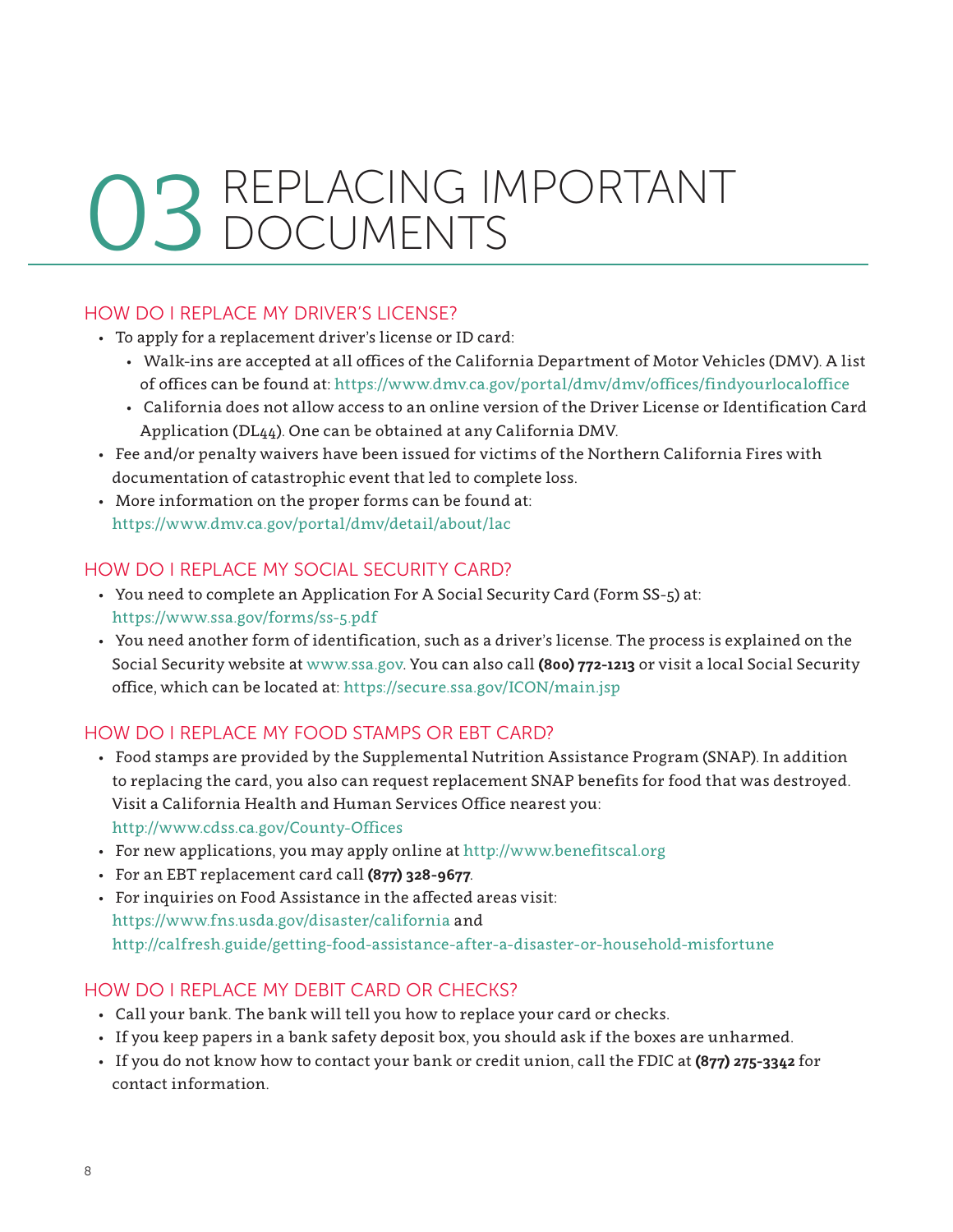#### HOW DO I REPLACE MY CREDIT CARD?

- Call the bank that issued the card to get a new one.
- Call your credit card company if your credit card was not issued by your bank.
- Major credit card companies include:
	- American Express: **(800) 528-4800**, www.americanexpress.com
	- Discover: **(800) 347-2683**, www.discover.com
	- MasterCard: **(800) 627-8372**, www.mastercard.us
	- VISA: (**800) 847-2911**, www.usa.visa.com
- You may want to call the bank or your credit card company even if you do not need a new card.
- Many banks and credit card companies are waiving certain fees and payments due to disasters.

#### HOW DO I REPLACE A BIRTH OR DEATH CERTIFICATE OR MARRIAGE LICENSE?

- Download and complete the application forms here: https://www.cdph.ca.gov or call **(916) 445-2684**.
- Birth and Death Certified copies: https://www.cdph.ca.gov/Programs/CHSI/Pages/Vital-Records-Obtaining-Certified-Copies-of-Birth--Death-Records.aspx
- Vital Records Forms can be requested at: https://www.cdph.ca.gov/CDPH%20Document%20Library/ControlledForms/VS140.pdf
- Send applicable fee by check or money order. https://www.cdph.ca.gov/Programs/CHSI/Pages/Vital-Records-Fees.aspx
- Mail to:

California Department of Public Health Vital Records - MS 5103 P.O. Box 997410 Sacramento, CA 95899-7410

• To request these records from other states, visit the National Center for Health Statistics website at www.cdc.gov/nchs/w2w.htm

#### WHAT ELSE MAY ASSIST IN PROVIDING PROOF OF IDENTITY?

- Passport
- Certificate of citizenship or naturalization
- Birth certificate
- Social Security card
- Employer ID card
- School ID card or other school records
- Marriage license or divorce record
- Military ID
- Adoption record
- Life insurance policy
- Health insurance card
- Copies of utility or other bills in your name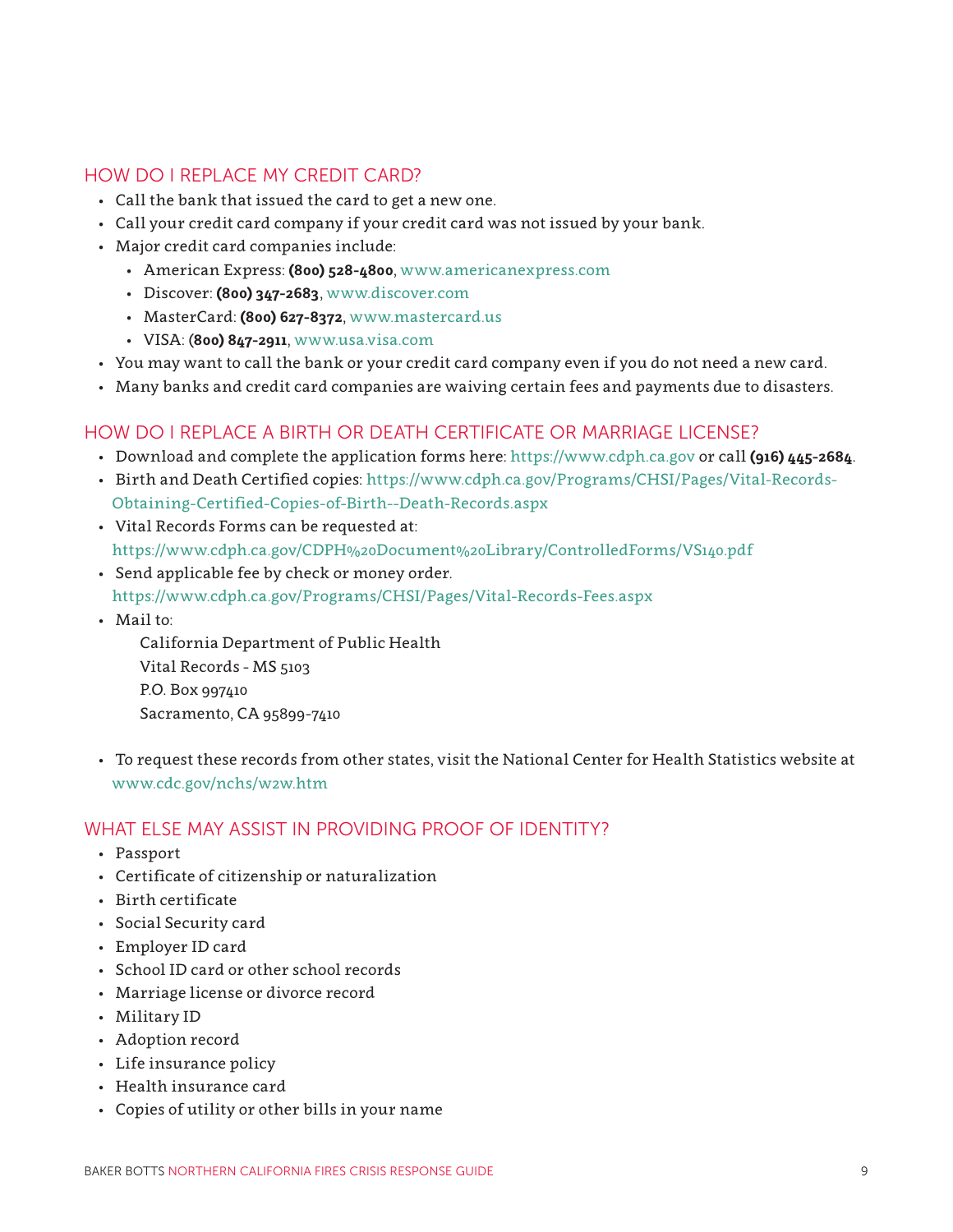## IMMIGRANT ELIGIBILITY FOR DISASTER ASSISTANCE 04

#### ARE IMMIGRANTS ELIGIBLE FOR DISASTER ASSISTANCE?

- Some disaster help is usually available to all disaster survivors. Your immigration status does not matter. If you are undocumented, you can get certain kinds of disaster help.
- If the government declares your city a "disaster area," FEMA provides non-cash emergency help, such as:
	- Finding lost people
	- Transportation
	- Emergency medical care and medicine
	- Crisis counseling
	- Emergency shelter
	- Emergency food and water
	- Some disaster legal services
- The American Red Cross provides emergency shelter, food, water and first aid. Many nonprofit community groups may offer similar disaster services, along with clothing and maybe a small amount of cash for immediate expenses.

#### CASH HELP AND LONG-TERM DISASTER SERVICES FROM THE GOVERNMENT ARE AVAILABLE ONLY TO U.S. CITIZENS AND QUALIFIED ALIENS.

- This type of help may include:
	- Temporary rental housing
	- Repair and replacement of destroyed housing
	- Replacement of lost possessions
	- Payment of medical and funeral costs
	- Small Business Administration loans
- You must provide a Social Security number to get this kind of disaster help.
- You may also have to sign papers stating you are a U.S. citizen, qualified alien, or non-citizen national.
- Qualified aliens include:
	- Lawful permanent residents (people who have green cards)
	- Refugees, asylees or persons granted "withholding of removal/deportation"
	- Persons paroled into the U.S. for at least one year
	- Cuban or Haitian entrants
	- Certain victims of domestic violence
- Trafficking victims can get disaster services like refugees.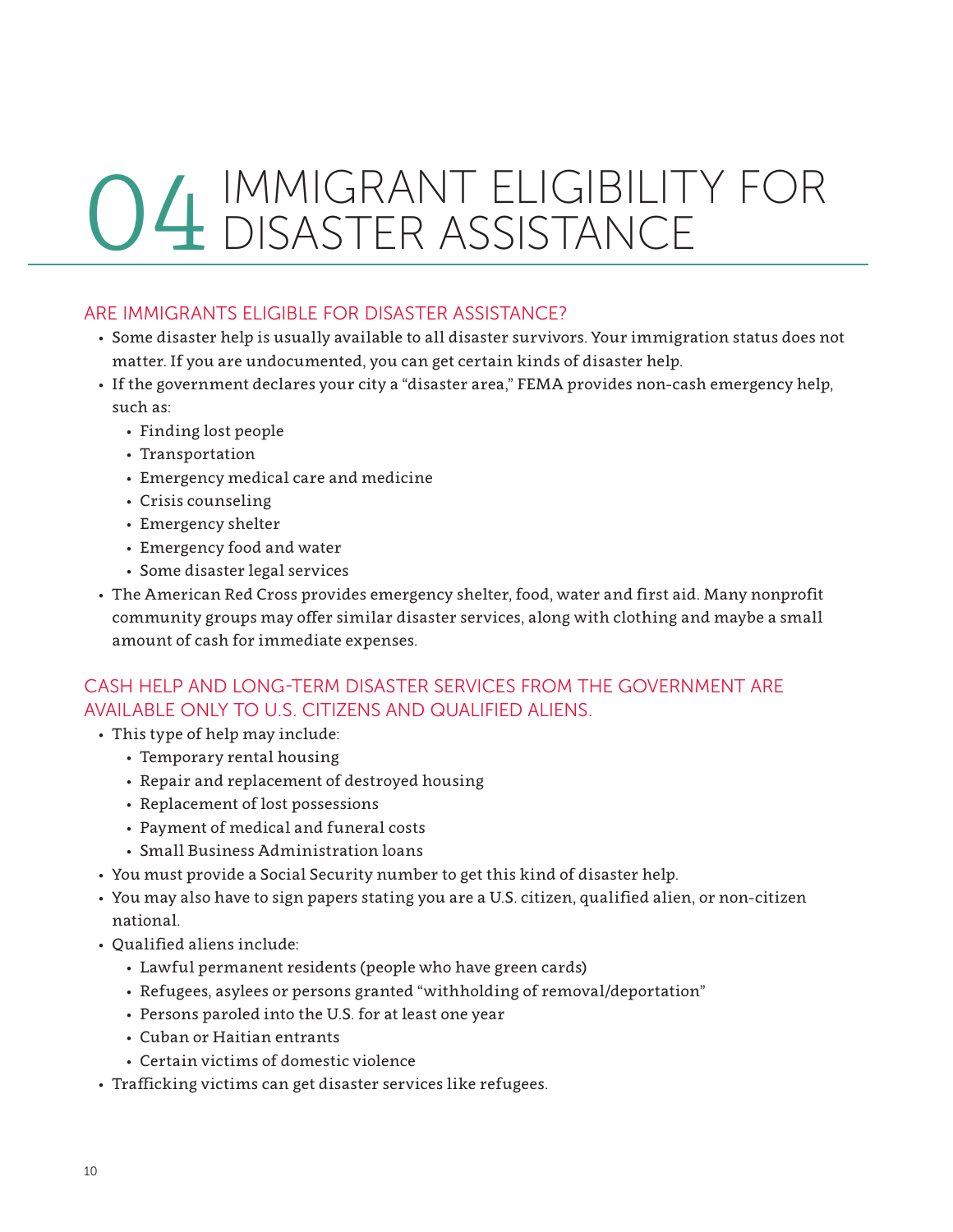#### IF YOU ARE UNDOCUMENTED, BUT YOU ARE THE PARENT OF CHILDREN UNDER 18 WHO LIVE WITH YOU AND ARE U.S. CITIZENS OR QUALIFIED ALIENS, YOU CAN APPLY ON THEIR BEHALF FOR GOVERNMENT DISASTER HELP. THIS INCLUDES FEMA CASH ASSISTANCE.

- You must apply for relief through your children. Fill out the applications under your children's names, and be clear that the services are for your children only.
- You must provide your children's Social Security numbers.
- You should not be required to provide your Social Security number.
- Do not provide any information about your own immigration status.
- Do not provide any false information.

#### OTHER HELPFUL TIPS.

- If you have lost papers in the disaster that prove citizenship, immigrant status, or identity, explain this to agency staff when you ask for help.
- Ask for an interpreter if you need disaster help and do not speak English. An interpreter should be provided to you at no cost. Many agencies that help disaster survivors are required by law to provide language help when it is needed. This includes written materials in your primary language.
- Getting disaster services from the government does not make an immigrant ineligible for citizenship or lawful permanent residence (getting a green card). It does not make an immigrant a public charge.
- Never provide false information to get disaster or other services. This can cause you trouble and may affect your chances of getting U.S. citizenship or a green card.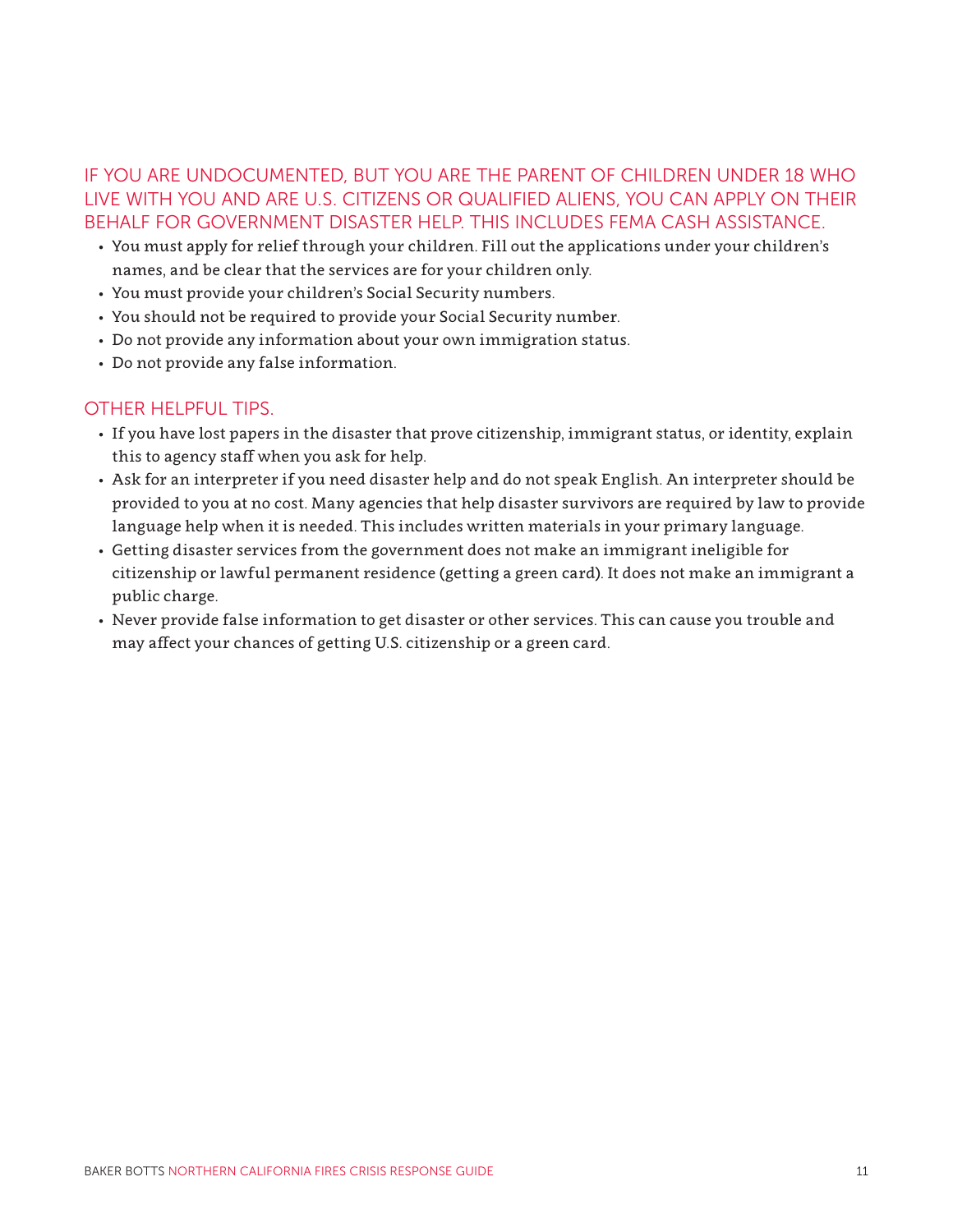### <span id="page-14-0"></span>AVOIDING HOME REPAIR FRAUD 05

#### GET MULTIPLE BIDS.

• Try to get written bids or estimates from at least three different contractors.

#### CHECK OUT THE CONTRACTOR.

- Get the contractor's full name, address and phone number.
- Ask for references and call them.
- Check with the Better Business Bureau and courthouse for criminal history and civil cases against the contractor.
- Be careful when dealing with contractors who have out-of-state license plates.

#### GET IT IN WRITING.

- Get a written contract.
- Specify the work to be done.
- Specify the price.
- Don't sign anything you don't understand.

#### CONTROL THE MONEY.

- Do not pay for the entire job up front.
	- Try to pay as little as possible up front.
	- It is against the law for contractors in disaster areas to take any money up front unless they have had a local office in your county or one county over for at least one year.
	- Insist on waiting to pay the full amount until after the work is finished.
- You are protected by special rules if the contractor does not have a local office in your county or the next county over.
- Do not make the final payment until you have inspected the work. Make sure you are completely satisfied with the repairs.
- Do not pay in cash.

#### REPORT BAD CONTRACTORS TO:

- Better Business Bureau https://www.bbb.org/sacramento
- California Attorney General https://oag.ca.gov
- Your local district attorney.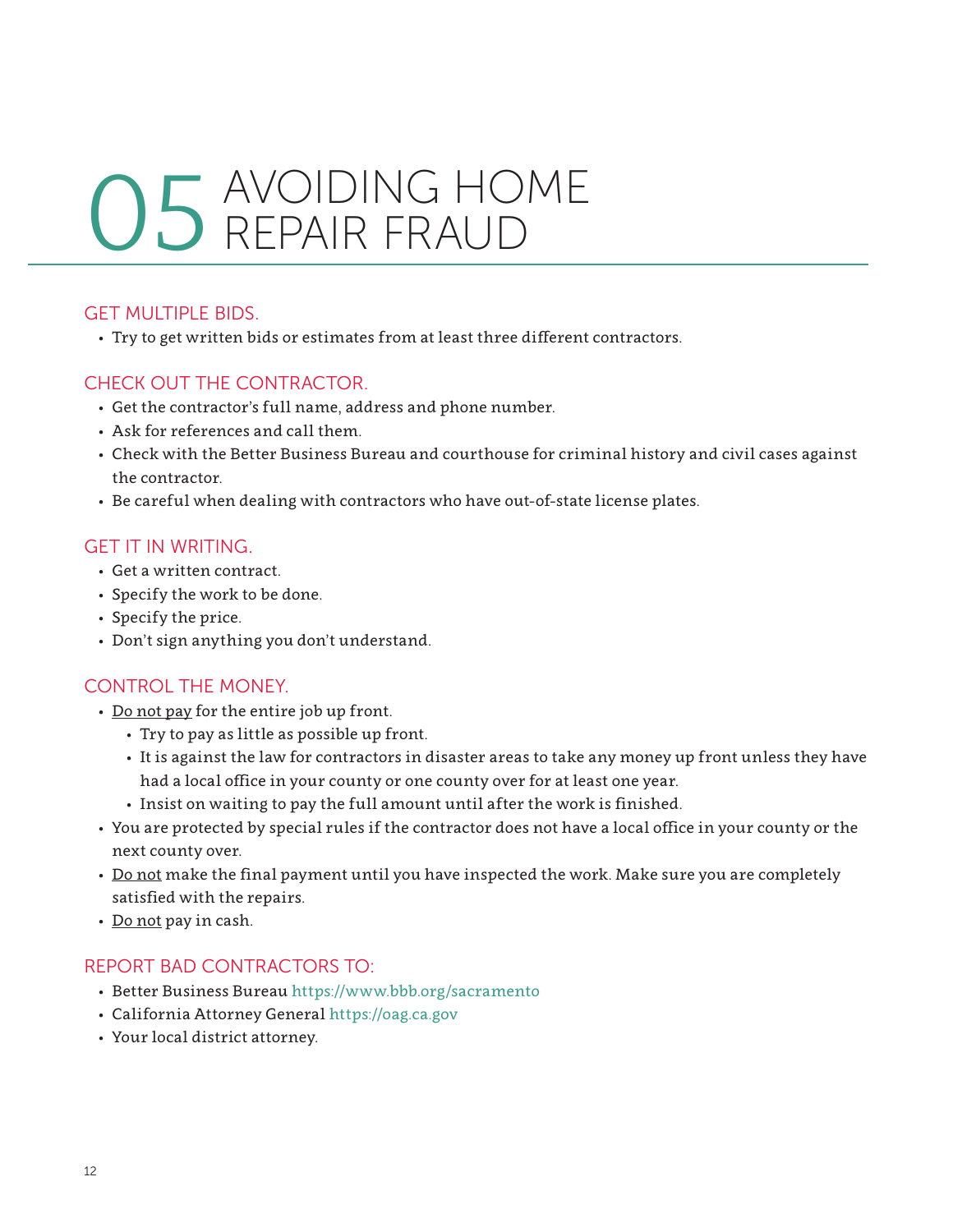## <span id="page-15-0"></span>06 SMALL BUSINESS ADMINISTRATION LOANS

#### THE SMALL BUSINESS ADMINISTRATION (SBA) HAS LOW-INTEREST DISASTER LOANS. YOU DON'T HAVE TO OWN A BUSINESS.

- If you live in a declared disaster area, you may be eligible for financial assistance from the U.S. Small Business Administration (SBA).
- Home owners may apply for money to repair or replace their homes. You may be able to get a loan to make your home more disaster proof.
- Apply to FEMA first, then apply to SBA.
- Do it within 60 days or the extended deadline. If you do not, you will miss your chance for an SBA loan.
- The SBA offers loans with long-term repayments, in many cases up to 30 years.

#### YOU USUALLY HAVE 60 DAYS AFTER THE DISASTER TO APPLY. THE SBA MAY EXTEND THIS DATE. YOU MUST APPLY BY THE DEADLINE OR YOU LOSE YOUR CHANCE TO APPLY.

- The first step is to apply to FEMA at **(800) 621-3362** or www.disasterassistance.gov
	- Some FEMA benefits are only possible after you apply to the SBA.
	- If FEMA refers you to the SBA to apply for a loan, you must at least apply for the SBA loan or you may not be able to get FEMA help later.
	- You should apply even if you have bad credit.
- You can apply for an SBA loan online at
	- [www.disasterloan.sba.gov/ela/Information/Index](https://disasterloan.sba.gov/ela/Information/Index)
- You can also apply in person at a FEMA Disaster Resource Center, by phone, or by mail.
	- Do not miss the filing deadline by waiting for an insurance settlement.
	- SBA can give a loan for repairs while you wait for your insurance to pay.
	- Once your insurance pays, you must repay your SBA loan that covered your repair or replacement costs.
	- SBA cannot give money for damages that your insurance company already covers.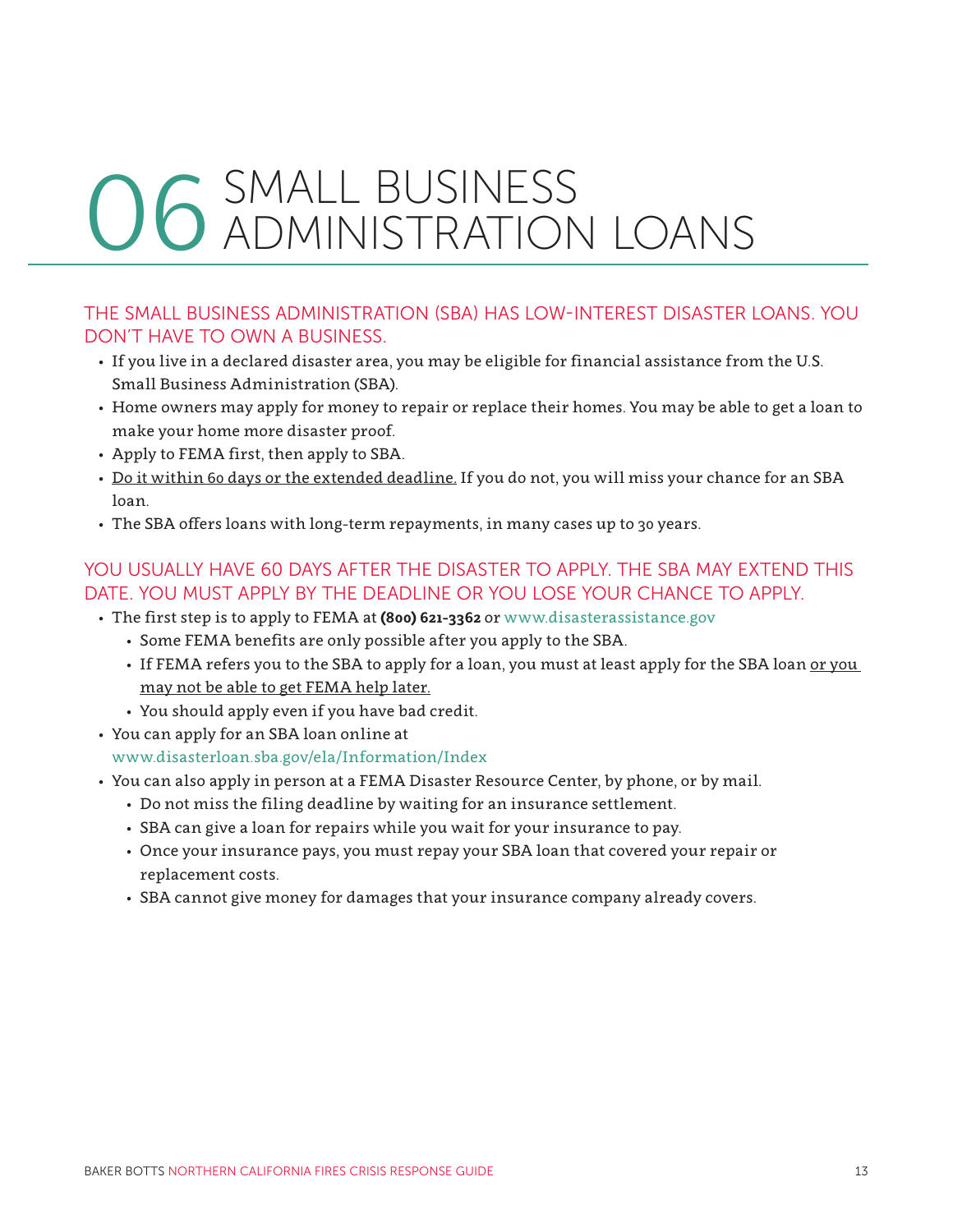# <span id="page-16-0"></span>OTHER RESOURCES 07

#### AMERICAN RED CROSS

- Register as safe and well at [www.safeandwell.communityos.org/cms/index.php](https://safeandwell.communityos.org/cms/index.php)
- Find a shelter by visiting: www.redcross.org/get-help/disaster-relief-and-recovery-services/find-an-open-shelter

#### NATIONAL CENTER FOR MISSING AND EXPLOITED CHILDREN

• To report a missing child call **(866) 908-9570** or visit www.missingkids.com/home

#### LEGAL AID

- Bar Association of San Francisco Legal Hotline **(415) 575-3120**: The hotline is now available for people impacted by the fires in Butte, Lake, Mendocino, Napa, Nevada, Sonoma and Yuba counties. The service allows callers to receive free limited legal assistance from a volunteer lawyer.
- The Bay Area Legal Aid's Legal Advice Hotline **(800) 551-5554**: This is the number for **Napa County** residents. The number for **Sonoma County** residents is **(707) 542-1290**.
- The Healthcare Consumer Center **(855) 693-7285**: The hotline has been set up to aid **Sonoma and Napa County** residents with medical insurance coverage issues, prescription coverage issues and for those who have relocated out of state.

#### APPLY FOR MEDI-CAL, CALFRESH BENEFITS, ETC.

• To connect you to applications for Medi-Cal, County Medical Services Programs, CalFresh (formerly known as Food Stamps) and California Work Opportunity and Responsibility to Kids (CalWORKS) benefits, you can visit one website at <http://www.benefitscal.org>

#### DISASTER DISTRESS HELPLINE

- Call the Disaster Distress Helpline **(800) 985-5990** for immediate counseling in dealing with problems caused by the fires in Northern California.
- The Helpline is a 24 hours-a-day, seven-days-a-week resource that responds to people who need crisis counseling after experiencing a natural or man-made disaster or tragedy.
- The helpline can also be accessed at http://disasterdistress.samhsa.gov

#### PET-OWNER REUNIFICATION

- Two Facebook resource groups, [Napa/Sonoma Fires Animal Evacuations](https://www.facebook.com/groups/NapaSantaRosaFireAnimalEvacuations/) and [Solano County](https://www.facebook.com/groups/510555622431697/?notif_id=1507654368141846¬if_t=group_r2j_approved)  [Horse/Livestock Fire Evacuation Help Page,](https://www.facebook.com/groups/510555622431697/?notif_id=1507654368141846¬if_t=group_r2j_approved) have become resource hubs for donation information, volunteer recruitment and pet-owner reunification.
- You can also visit or call your local humane society.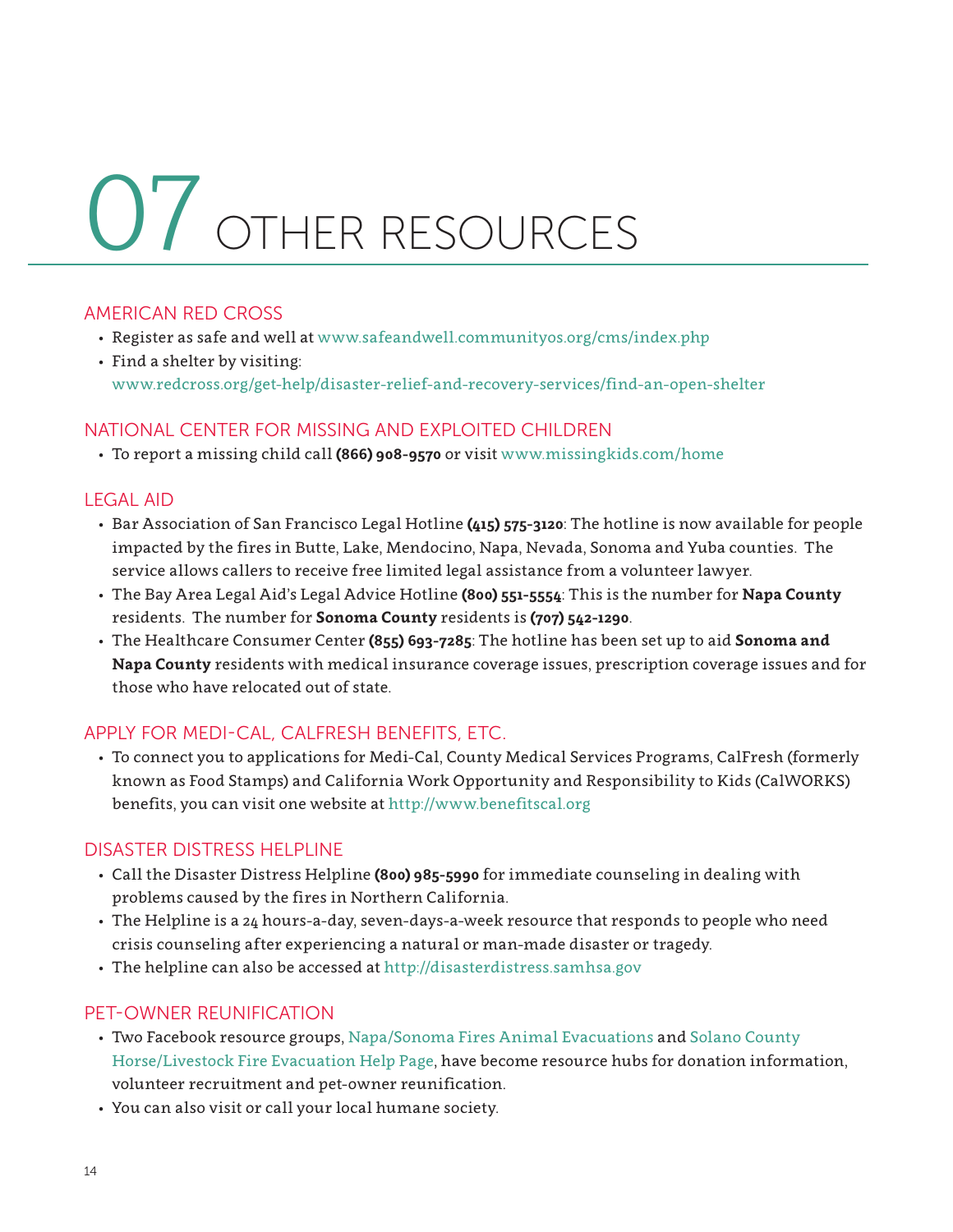#### <span id="page-17-0"></span>INTERNAL REVENUE SERVICE

- The IRS is providing tax relief and assistance for tax-exempt organizations and taxpayers in the Northern California counties of Butte, Lake, Mendocino, Napa, Nevada, Sonoma, and Yuba.
	- Individuals and businesses in those counties, as well as firefighters and relief workers who live elsewhere, qualify for the extension. Taxpayers may download forms and information from the IRS website, www.irs.gov, or order them by calling **(800) 829-1040** (Individuals) **(800) 829-4933** (Businesses) and **(800) 829-4059** (People with Hearing Impairments). The IRS toll-free number for general tax questions is **(800) 829-1040**.
- Tax Return Copies
	- Call the Internal Revenue Service at (800) 829-1040 or download the Request for Copy of Tax Return at: www.irs.gov/pub/irs-pdf/f4506.pdf

#### HELP WITH PRICE GOUGING AND SCAMS

- https://oag.ca.gov/consumers/pricegougingduringdisasters
	- The California Attorney General has issued a reminder that it's illegal to raise the price of housing, lodging or reconstruction services more than 10 percent from what they cost prior to a local emergency, and it's a felony to offer contracting services without a license in a disaster area.
	- Anyone who has been the victim of price gouging, or who has information regarding potential price gouging, is encouraged to immediately file a complaint with the Attorney General's Office by going to the Attorney General's website or by calling (800) 952-5225.

#### MILITARY RECORDS

- Call **(866)-272-6272**
- Request Standard Form 180 (SF-180) from any office of the Veterans Administration, American Legion, VFW or Red Cross, or download from http://tinyurl.com/lnu2pmt

#### PASSPORT REPLACEMENT

- Replace a U.S. Passport by calling the U.S. Department State Passport Services at **(202) 955-0430** or **(877) 487-2778**.
- Complete form DS-64 from http://tinyurl.com/ld6z28k

#### FIRE RECOVERY ASSISTANCE FROM THE U.S. DEPARTMENT OF AGRICULTURE

• For information on financial and technical assistance to help farmers, ranchers and rural landowners recover from natural disasters: https://www.fsa.usda.gov/Assets/USDA-FSA-Public/usdafiles/State-Offices/California/pdfs/ USDA%20Fire%20Recovery%20Assistance%20CALIFORNIA.pdf